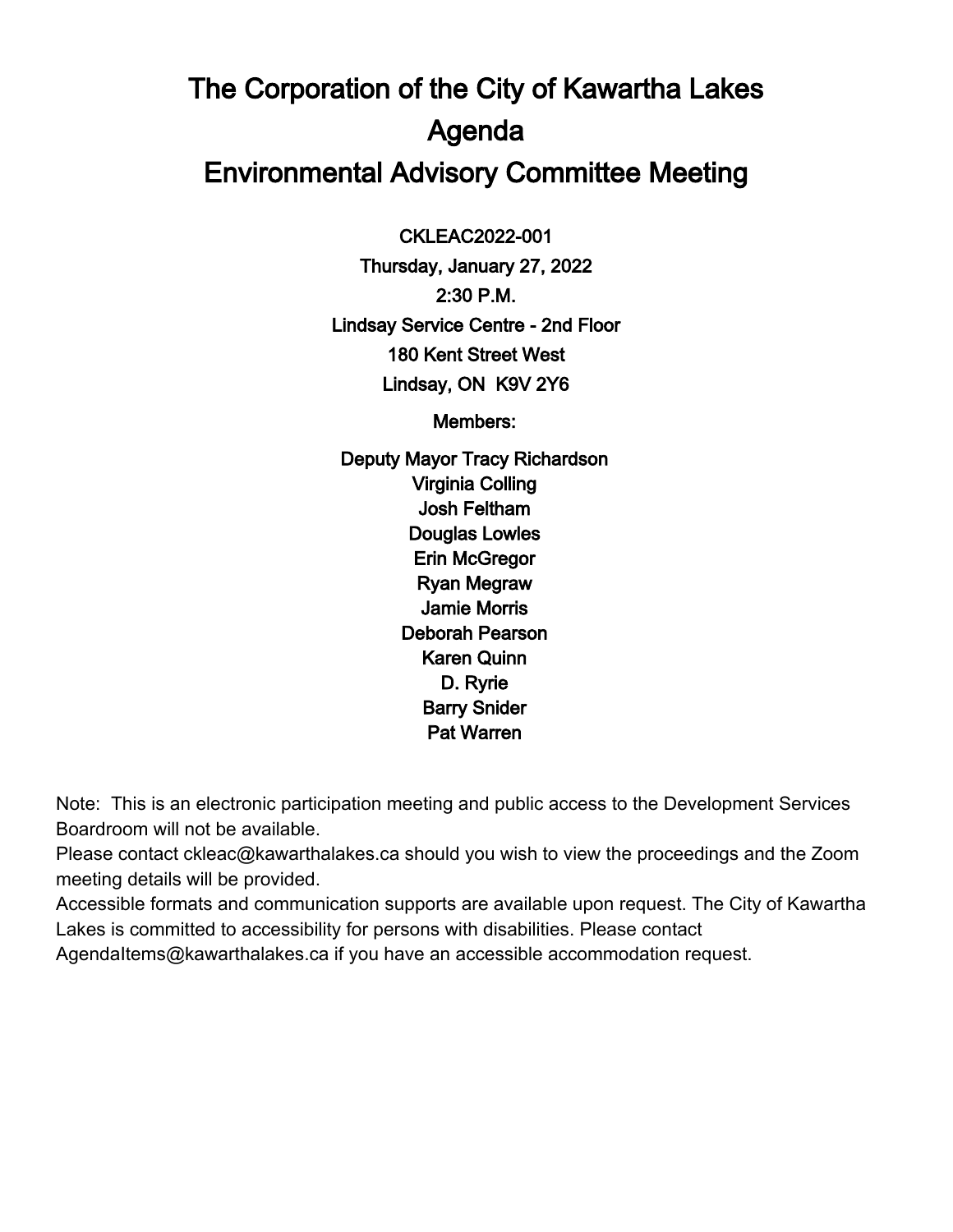#### 1. Call to Order

- 1.1. Election of Chair
- 1.2. Election of Vice Chair
- 2. Administrative Business
- 2.1. Adoption of Agenda
- 2.2. Declaration of Pecuniary Interest
- 2.3. Adoption of Minutes

December 9, 2021

## 3. Deputations/Presentations

3.1. James Mulhern

Land for Wilderness Park

3.2. Julie Petit and Robin Turri

Research Project - Community Driven Sustainability

- 4. Correspondence
- 5. Action Item Updates
- 5.1. CKLEAC Work Plan Updates by Project Team Leaders
	- Pollinator Action Sub-Committee
	- Environmental Hero
	- Active Transportation

#### 6. New or Other Business

- 6.1. Active Transportation Master Plan Update Jamie Morris
- 6.2. Active Transportation Sub-Committee Proposal Jamie Morris